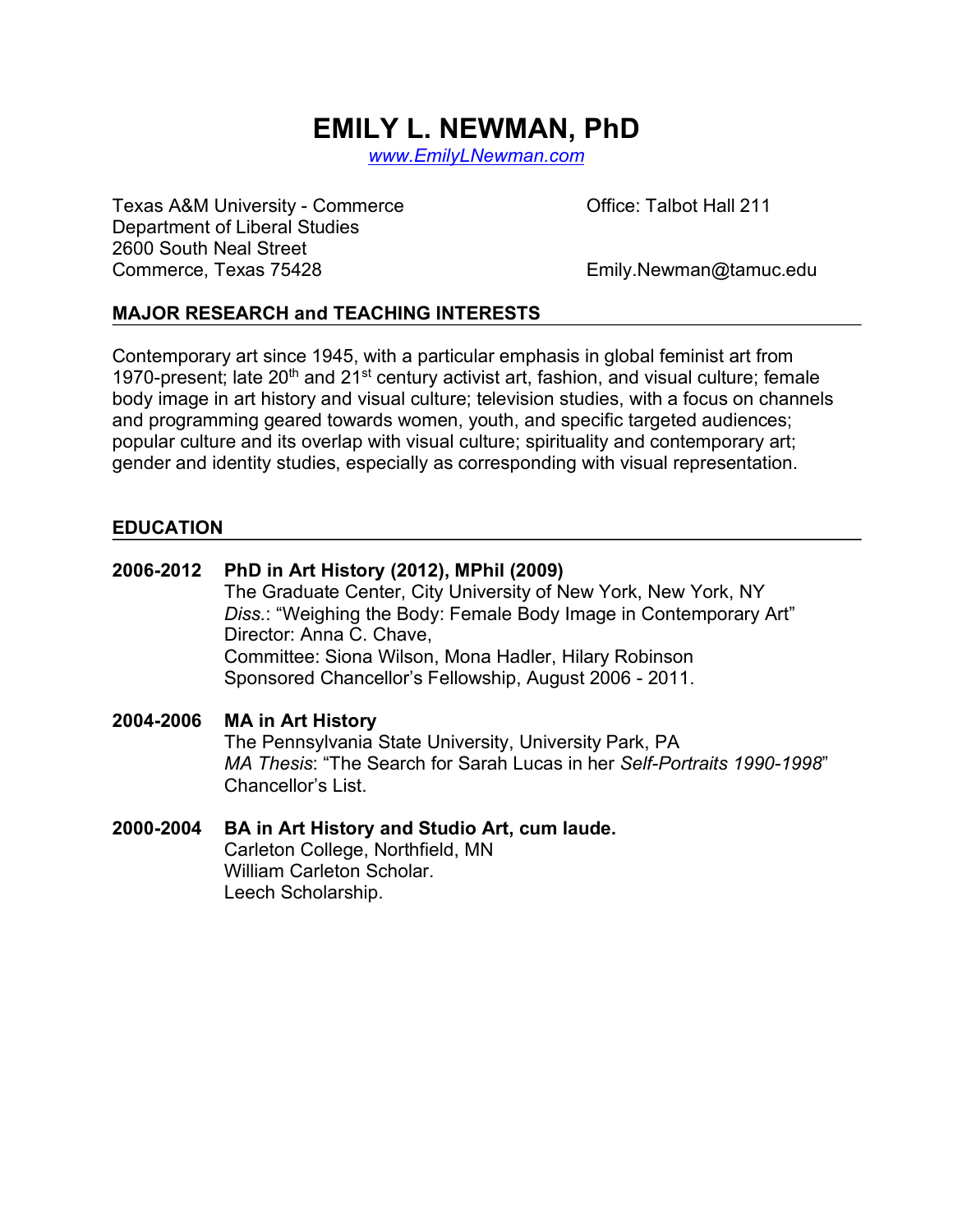# **TEACHING EXPERIENCE**

#### Associate Professor **Texas A&M University-Commerce**

- **2019-** Department of Liberal Studies
- **2017-2019** Department of Art

# **Assistant Professor**

**2011-2017** Department of Art (face-to-face unless otherwise noted)

#### *Courses Taught:*

LIBS 400: Liberal Studies Senior Seminar (online)

- LIBS 497/GDRS 400:  $20<sup>th</sup>$  and  $21<sup>st</sup>$  Century Fashion History
- LIBS 497/GDRS 425/ART 436: Gender and Visual Culture (online)
- LIBS 497: Public Art in the US: From the Washington Monument to
	- Hamilton the Musical (online)
- ART 1301: Art Appreciation (online and face-to-face)
- ART 1303: History of Art I (online and face-to-face)
- ART 1304: History of Art II (online and face-to-face)
- ART 333: History of Photography (online and face-to-face)
- ART 338: Nonwestern Art (online and face-to-face)
- ART 404: Contemporary Art
- ART 405: History of Modern Art
- ART 436: Women and Art
- ART 438: History of Architecture
- ART 597: Exhibitions in Global Contemporary Art (online and face-to-face)
- ART 595: Research, Literature, and Technique (online and face-to-face)
- ART 597: The Body in Art
- ART 597: Spirituality and Contemporary Art
- ART 597: Movement and Visual Culture (online)
- ART 597: Art Writing on Issues of Gender and Identity (online)
- ART 597: Gender, Art, and Popular Culture (online)
- ART 597: 20<sup>th</sup> Century Architecture
- ART 597: Public Art (online/enhanced class)
- Independent Studies (5)
- Honors Thesis Committee Chair (1)
- Honors Thesis Committee Member (3)
- MFA Thesis Supervision (1)
- MFA Thesis Committee Member (7)
- Liberal Studies Adviser
- Art History Adviser
- Mentor to Tenure-Track Faculty Member (2)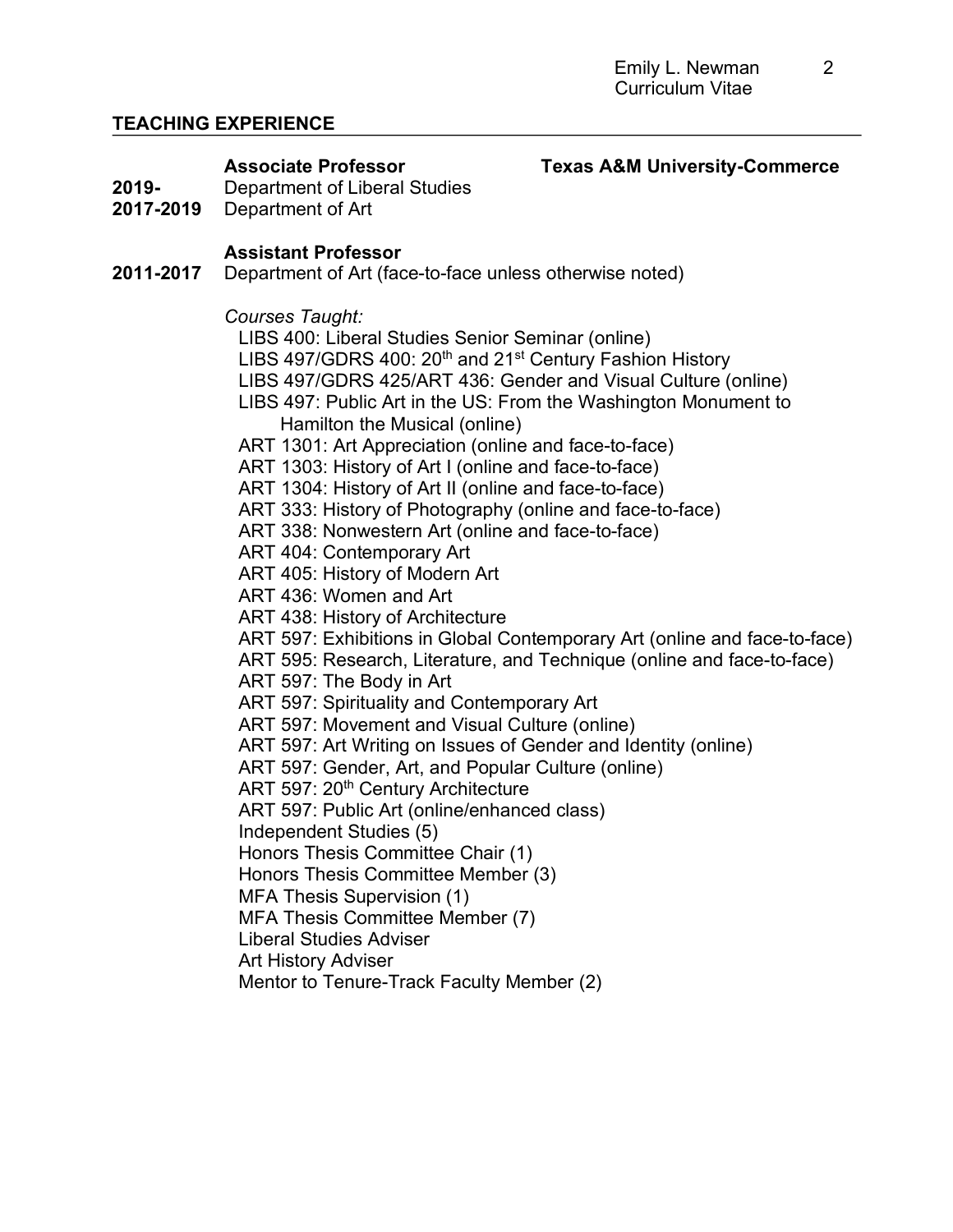| 2009-2011 | <b>Visiting Assistant Professor</b><br>Department of Art<br>ART 230: Art History Survey I<br>ART 231: Art History Survey II<br>ART 430: Ancient and Classical Art<br>ART 431: Early Christian and Medieval Art<br>ART 434: 19 <sup>th</sup> Century European Art<br>ART 435: North American Art<br><b>ART 436: International Modernisms</b><br>ART 437: Contemporary Art<br>Independent Study (1)<br><b>Art History Adviser</b> | <b>St. Cloud State University</b>      |
|-----------|---------------------------------------------------------------------------------------------------------------------------------------------------------------------------------------------------------------------------------------------------------------------------------------------------------------------------------------------------------------------------------------------------------------------------------|----------------------------------------|
| 2009      | <b>Adjunct Professor</b><br><b>Art Department</b><br><b>ART 201: Ancient to Medieval Art</b>                                                                                                                                                                                                                                                                                                                                    | <b>Nassau Community College</b>        |
| 2008-2009 | <b>Graduate Teaching Fellow</b><br>Department of Art and Design<br>ARTH 100: Introductory Survey of Art                                                                                                                                                                                                                                                                                                                         | <b>Queensborough Community College</b> |
| 2008      | <b>Adjunct Professor</b><br><b>School of Contemporary Arts</b><br>ART 310: Women and Art History                                                                                                                                                                                                                                                                                                                                | <b>Ramapo College of New Jersey</b>    |
| 2007-2008 | <b>Graduate Teaching Fellow</b><br><b>Art Department</b><br>ART 141: Introduction to the History of Modern Art                                                                                                                                                                                                                                                                                                                  | <b>Lehman College</b>                  |

ART 141: History of Modern American Art

3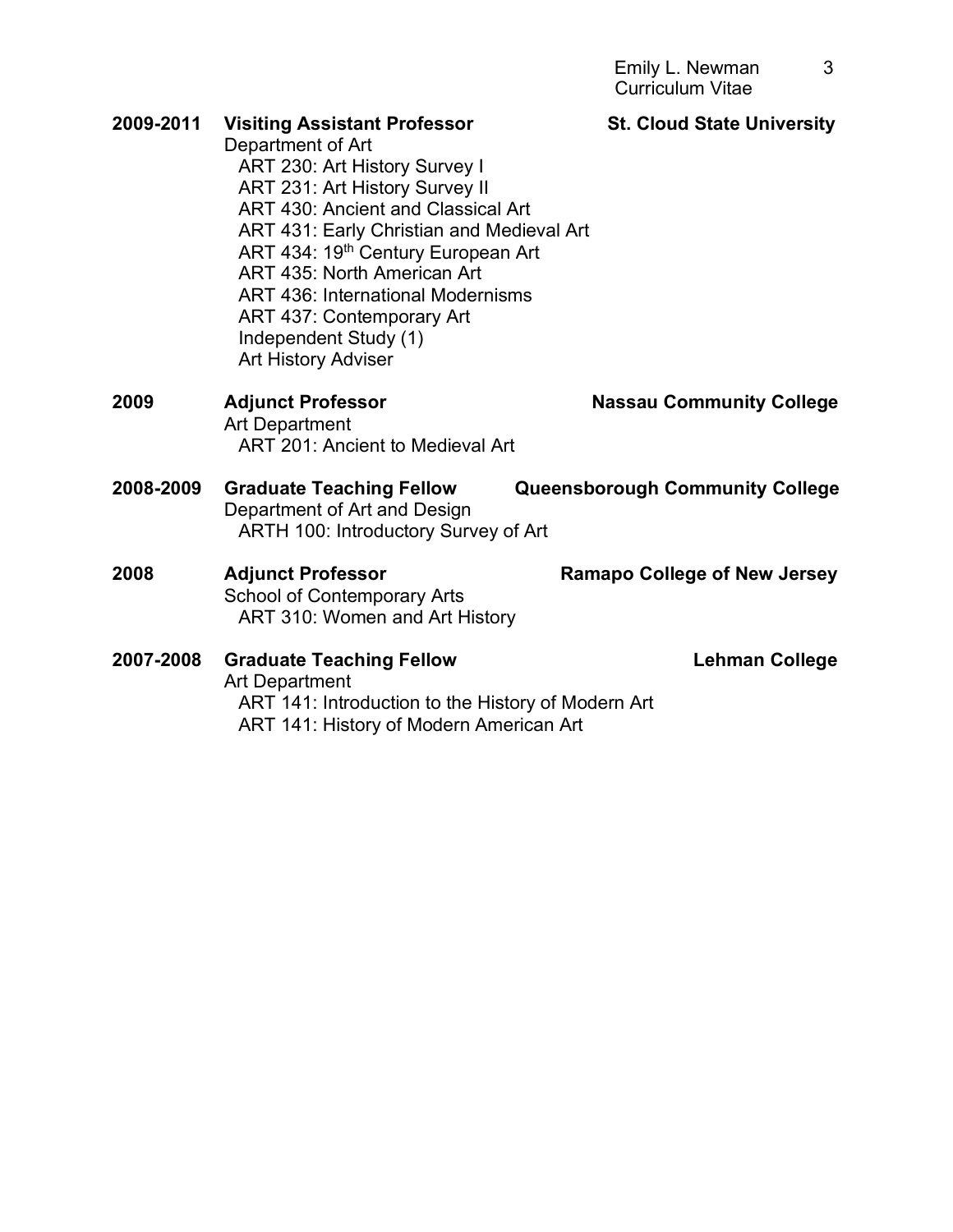#### **PUBLICATIONS**

#### *Books*

- Book-in-process: *Burn Your Bras: Feminist Fashion and Art in United States Protests*, under review with Palgrave Macmillan.
- Book-in-process: *Contemporary Art on Television.*
- *The Food Network Recipe: Essays on Cooking, Celebrity and Competition*, Co-editor with Emily Witsell, McFarland Press, Forthcoming.
- *The Hallmark Channel: Essays on Faith, Race and Feminism*, with Emily Witsell, McFarland Press, 2020.
- *Female Body Image in Contemporary Art: Dieting, Eating Disorders, Self-Harm, and Fatness,* Routledge, 2018 (hardcover) and 2020 (paperback).
- *ABC Family to Freeform TV: Essays on the Millennial-Focused Network and its Programs.* Co-editor with Emily Witsell, McFarland Press, 2018.
- *The Lifetime Network: Essays on "Television for Women" in the 21st Century*. Co-editor with Emily Witsell, McFarland Press, 2016.
- *Deep in the Heart: Patrick Dougherty*, Contributor and Editor, on occasion of the 2015 installation project at Texas A&M University-Commerce, (Commerce, TX: Texas A&M University - Commerce, 2015).

#### *Journal Articles*

- "Fashionable Flesh: Meat as Clothing," *Fashion, Style & Popular Culture* 4, no. 1 (January 2017): 105-120.
- "From *That Girl* to *Girls*: Rethinking Ann Marie/Marlo Thomas as a Feminist Icon" *The Journal of American Culture* 39, no. 3 (September 2016): 285-297.
- "Illustrating Elizabeth Bennet and Mr. Darcy: Jane Austen's *Pride and Prejudice*," in *Journal of Illustration*, 1, no 2 (October 2014): 233-256.
- "'It's Not Okay": FX's *Starved* and Eating Disorders as Entertainment" in *The Communication Review*, special issue on Alternative Visions in Media edited by Kylo-Patrick Hart, 7, no 2 (2014): 233-244.

# *Book Chapters*

- Invited Chapter, "Art and Beauty," in *A Cultural History of Beauty: Modern Age*, edited By Paul R. Deslandes (London: Bloomsbury, Forthcoming 2021).
- "*My red hair is a curse":* Growing up redheaded with Anne of Green Gables", *Kindred Spirits: Reflections on our relationship with Anne of Green Gables*, edited by Jess Carniel and Nike Sulway, (Newcastle upon Tyne: Cambridge Scholars Press, Forthcoming 2020).
- "The Challenge of Dieting for the Sake of Art," in *American Shame: Stigma and the Body Politic*, edited by Myra Mendible. (Bloomington, IN: Indiana University Press, 2016): 251-273.
- "Confronting Art About Rape" in *Exploring Bodies in Time and Space*, edited by Loyola McLean, Lisa Stafford, and Mark Weeks (Freeland, UK: ID Press, 2014).
- "*LOVE* at 55th and 6th Avenue," in *Art and the Artist in Society,* edited by José Jiménez-Justiniano & Elsa Luciano, (Newcastle upon Tyne: Cambridge Scholars, 2013).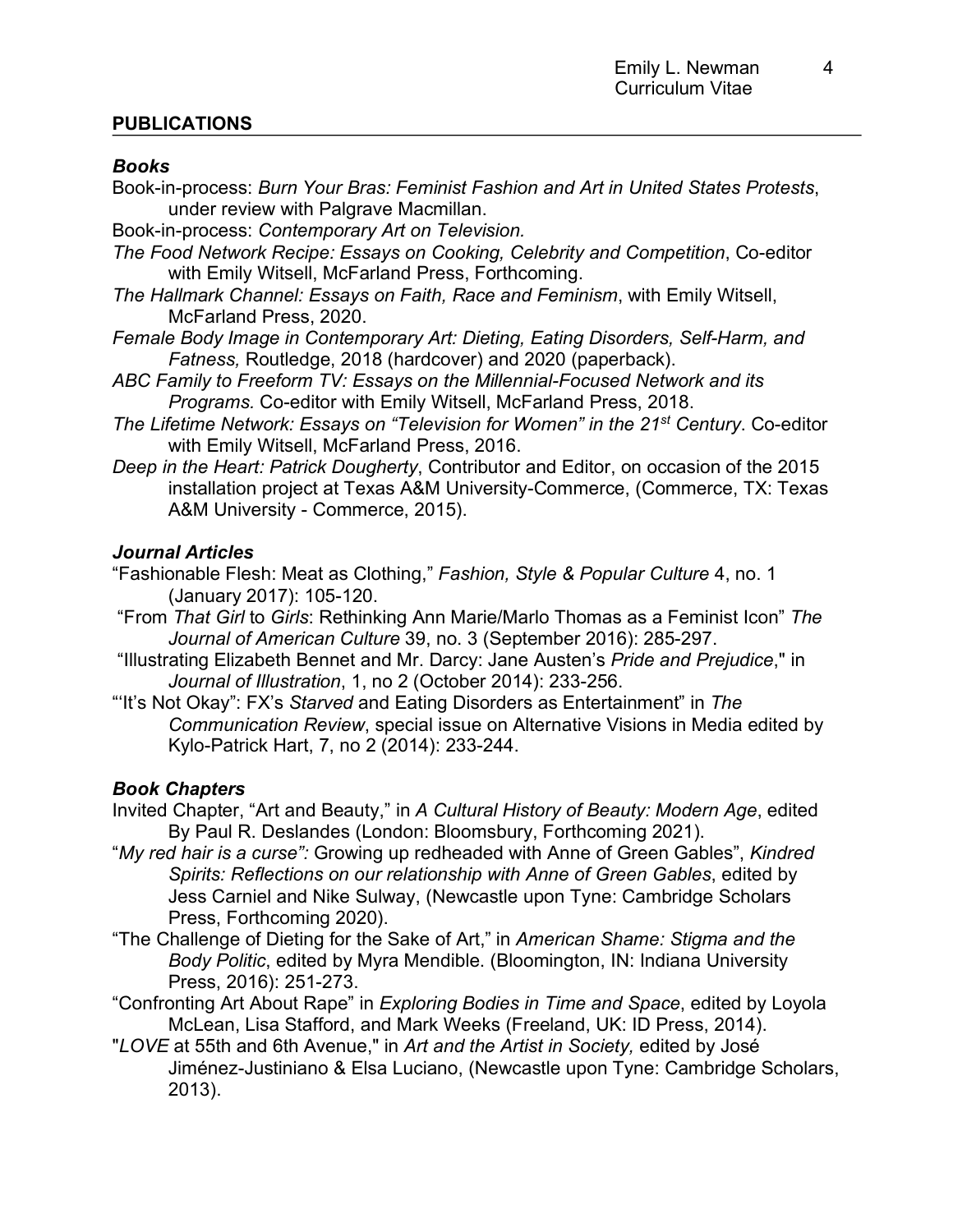#### *Interviews*

- Interviewed by Cynthia Bemis Abrams, for her podcast *Advanced TV Herstory*, episode: "Eating Disorder Movies: TV For and About Women," May 9, 2019.
- Interviewed by Roger Hearing about *All is Well*, a massively popular Chinese program for *Business Matters*, March 26, 2019,

https://www.bbc.co.uk/sounds/play/w172w0q7hlztg93, (begins at 44 minutes)

- Interviewed by Hazel Cillis, for "Why Is It So Hard to Make a Movie About Eating Disorders?", The Muse, *Jezebel*, July 14, 2017, http://themuse.jezebel.com/whyis-it-so-hard-to-make-a-movie-about-eating-disorder-1796770183
- Interviewed by Julie Wosk, for "The New Curvy Barbie Dolls: What They Tell Us About Being Overweight," *HuffPost Women*, February 12, 2016, http://www.huffingtonpost.com/julie-wosk/the-new-curvy-barbie-dolls-what-theytell-us-about-being-overweight\_b\_9193136.html
- Interviewed by Adriene Hill, for "How Do You Parody a Parody?" *Marketplace* radio and web story, June 4, 2015, http://www.marketplace.org/topics/business/how-doyou-parody-parody
- Interviewed for exhibition review of curated show: Aileen Jacobson, "Perceptions of Beauty, and Their Cost," *New York Times*, March 7, 2014, https://www.nytimes.com/2014/03/09/nyregion/altered-states-of-beauty-selfdefined.html

# *Reviews and Shorter Publications*

- "Marilyn Artus: Celebrating Women's Rights by Following the Path of the 19<sup>th</sup> Amendment," *Art Focus Oklahoma* 35, no. 2 (Spring 2020): 22-23.
- Book Review: "*Refocus: The Films Of Amy Heckerling* Ed. Frances Smith and Timothy Shary. Edinburgh University Press, 2016" *Journal of Popular Film and Television* 46, no. 2 (2018): 125-6.
- "Kiki Smith and Paper: The Body, the Muse, and the Spirit," *Art Focus Oklahoma* 32, no. 2 (Summer 2017): 4-5.
- "Profile Adam Lanman," *Art Focus Oklahoma* 31, no. 2 (March/April 2016): 14.
- "Book Review *Nick Cave: Epitome*, with contributions by Andrew Bolton, Elvira Dyangani Ose, Nato Thompson, and Nick Cave," *ArtDesk Magazine*, 2, no. 4 (June 2015): 16.
- "Preview The First Fifty Years of Oklahoma Art," *Art Focus Oklahoma*, 30, no. 2 (March/April 2015): 18.
- "Preview The New York Project: James Rosenquist," *Art Focus Oklahoma*, 29, no. 6 (November/December 2014): 16-17.
- "Building Upon History: An Architectural Review of the East Building at the St. Louis Art Museum and the Piano Pavilion at the Kimbell Art Museum," *Australasian Journal of Popular Culture* 3, no. 3 (September 2014): 379-382.
- "HALO AMOK! Wayne White at the Oklahoma City Museum of Art" in *Museum and Curatorial Studies Review* 2, no. 1 (Spring 2014).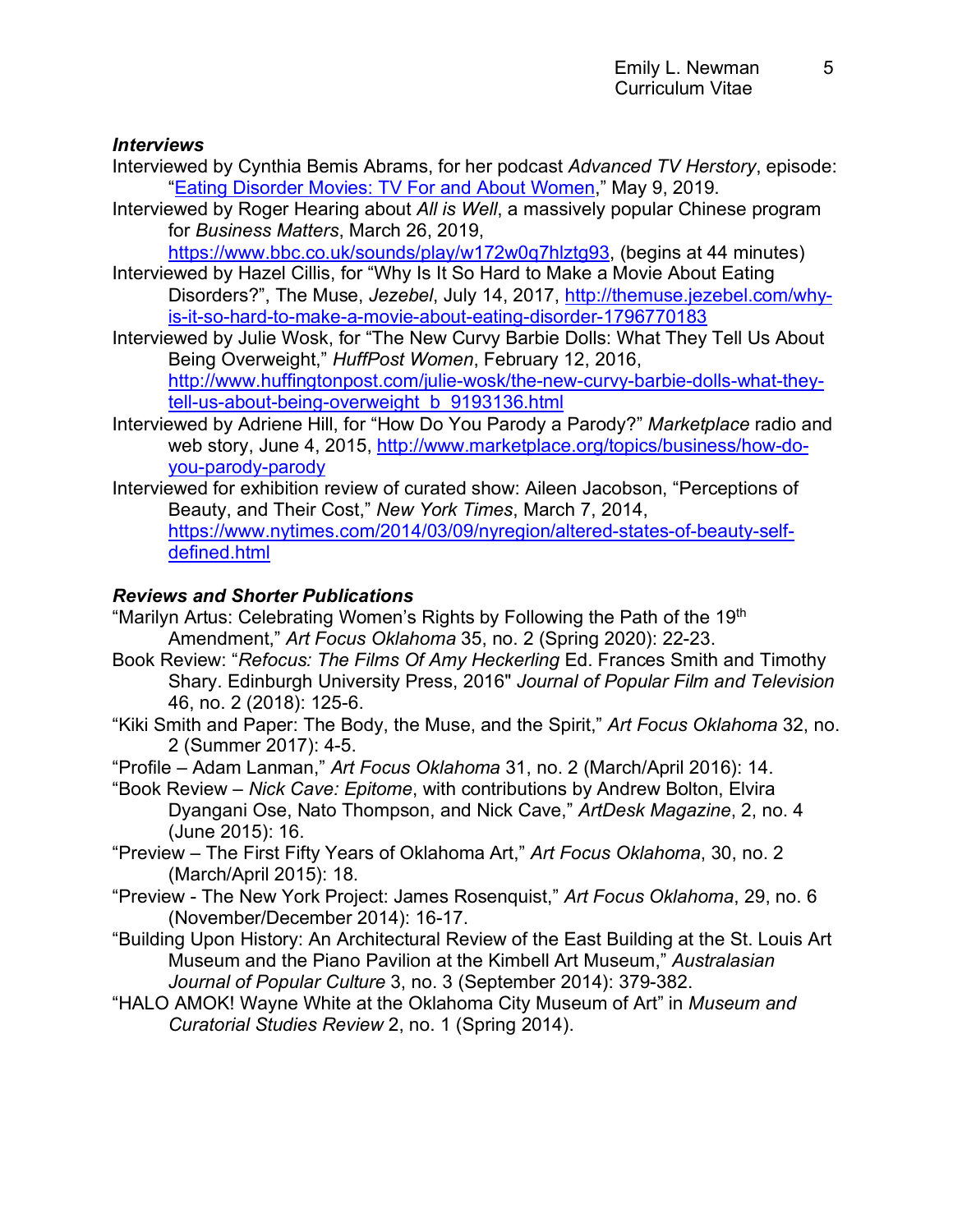- "Swearing and Stitching: The 21<sup>st</sup> Century Approach to a Traditional Craft" and "Participating in the Sculptures of Sarah Sze," *MP: An Online Feminist Journal Blog*, May 4, 2012 and December 4, 2012.
- "Alice Neel," entry in *Women in American History: An Encyclopedia*. Edited by Hasia Diner (New York: Facts on File, 2011).
- "Architecture," "Sculpture," "Public art," "Mural art," "Jenny Craig," "Somercizing," and "Scarsdale diet," entries in *Encyclopedia for Women in American Popular Culture*. Edited by Gina Misiroglu, (New York: Facts on File, 2011).
- Entries for Dinner Party Database, Elizabeth A. Sackler Center For Feminist Art, accessible at the Brooklyn Museum and online.

# **CURATORIAL WORK**

- "Patrick Dougherty" Installation on the grounds of Texas A&M University-Commerce, January-February, 2015.
- "Libby Rowe: Pink," University Gallery, Texas A&M University-Commerce, October-November 2014.
- "Body Conscious," Amelie A. Wallace Gallery, SUNY College at Old Westbury, February 2 - April 10, 2014, featured in Aileen Jacobson, "Perceptions of Beauty, and Their Cost," *New York Times*, March 7, 2014.
- "Kiera Faber: Completely Human," University Gallery, Texas A&M University-Commerce, September 2012.

# **FELLOWSHIPS/GRANTS/AWARDS**

| 2020-2021 | Global Human Rights Fellowship (\$10,000), awarded by the College of<br>Arts, Humanities, and Social Sciences to support research and writing of<br>current book project, Burn Your Bras: Feminist Fashion and Art in United<br><b>States Protests.</b> |
|-----------|---------------------------------------------------------------------------------------------------------------------------------------------------------------------------------------------------------------------------------------------------------|
| 2020      | Arts, Humanities and Social Sciences Grant (\$3,000) awarded to support<br>research, writing, and editing of current book project, Burn Your Bras:<br><b>Feminist Fashion and Art in United States Protests.</b>                                        |
| 2020      | <b>Faculty Development Grant, Texas A&amp;M University-Commerce</b><br>awarded to attend National Popular Culture Association Conference in<br>Philadelphia, PA, April (conference and grant cancelled).                                                |
| 2020      | Selected by the University as an applicant for the NEH Summer Stipend<br>Grant (not received).                                                                                                                                                          |
| 2018      | <b>Faculty Development Grant, Texas A&amp;M University-Commerce</b><br>awarded to attend National Popular Culture Association Conference in<br>Indianapolis, IN, March.                                                                                 |
| 2016      | Faculty Development Grant, Texas A&M University-Commerce<br>awarded to attend Popular Culture Association of the South/American<br>Culture Association of the South Conference in Nashville, TN, October.                                               |
| 2016      | <b>Faculty Development Grant, Texas A&amp;M University-Commerce</b><br>awarded to attend Popular Culture Association and American Culture<br>Association Conference in Seattle, WA, March.                                                              |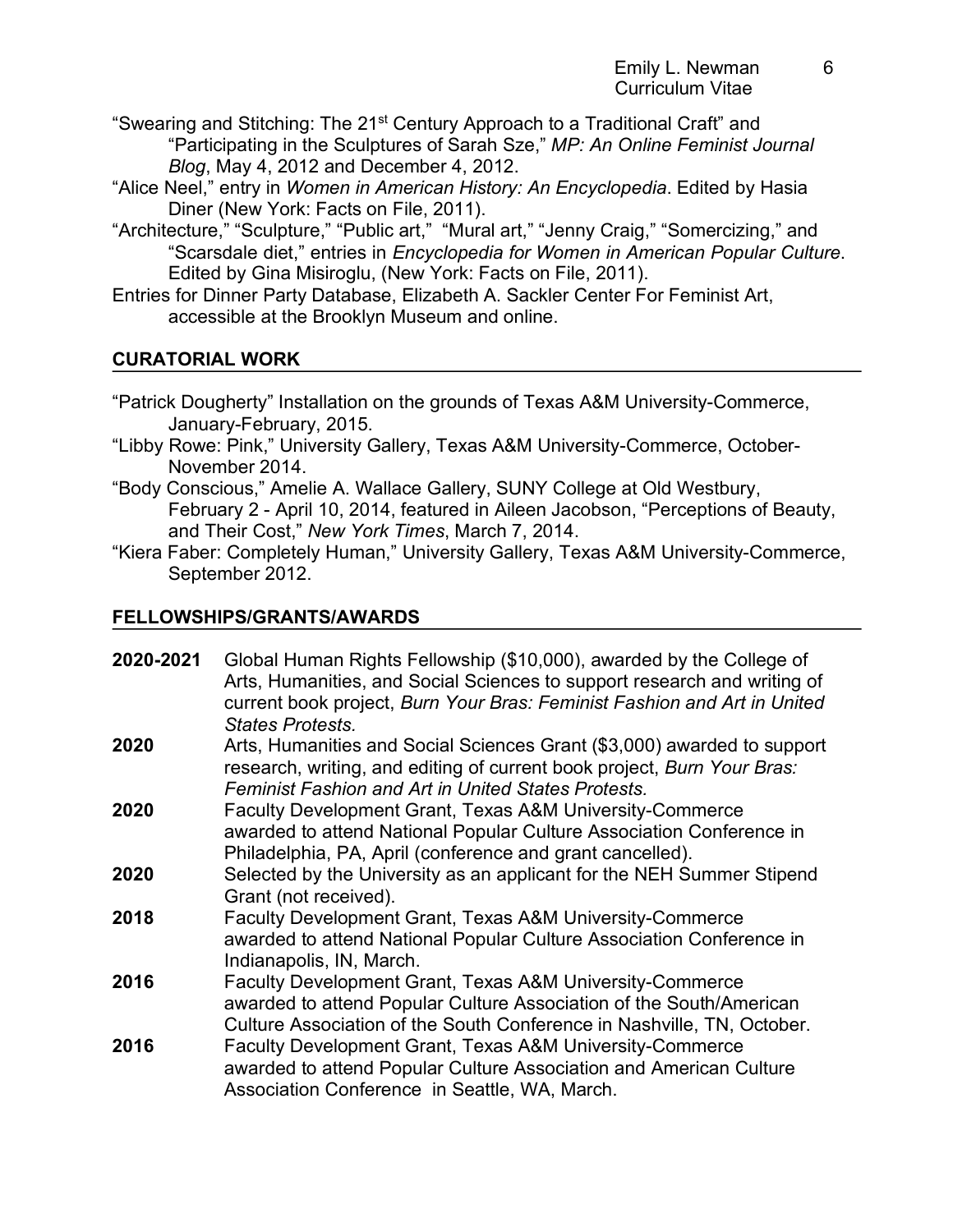| 2015 | Junior Faculty Research Award, Texas A&M University-Commerce<br>award given for "outstanding research consisting of a systematic study<br>directed toward fuller scientific knowledge or understanding of the subject<br>studied. Awards are given for innovative research and each award<br>consists of a \$1,000 cash prize and a plaque." |
|------|----------------------------------------------------------------------------------------------------------------------------------------------------------------------------------------------------------------------------------------------------------------------------------------------------------------------------------------------|
| 2015 | <b>NEH Summer Institute Fellowship:</b><br>Buddhist Asia: Traditions, Transmissions and Transformations, hosted by<br>the Asian Studies Development Program at the University of Hawai'l at<br>Manoa, May-June.                                                                                                                              |
| 2015 | Faculty Senate Award, Texas A&M University-Commerce<br>"Fearless Investigation" in Research, 2015.                                                                                                                                                                                                                                           |
| 2013 | Faculty Development Grant, Texas A&M University-Commerce<br>awarded to attend Southeastern College Art Conference, Greensboro, NC,<br>October.                                                                                                                                                                                               |
| 2013 | Faculty Development Grant, Texas A&M University-Commerce<br>awarded to attend Body Horror - Contagion: Mutation: Transformation in<br>Sydney Conference, Australia, February.                                                                                                                                                                |
| 2012 | Oklahoma Art Writing and Curatorial Fellowship Writing Award:<br>at the conclusion of the fellowship, was awarded \$1500 for outstanding<br>participation, written contributions, and writing excellence and potential.                                                                                                                      |
| 2012 | Oklahoma Art Writing and Curatorial Fellowship,<br>Sponsored by the Oklahoma Visual Arts Council.                                                                                                                                                                                                                                            |
| 2012 | Faculty Development Grant, Texas A&M University-Commerce<br>awarded to attend Southwest Texas Popular Culture Association and<br>American Culture Association Conference in Albuquerque, NM, February.                                                                                                                                       |
| 2010 | Short-Term Faculty Development Grant, St. Cloud State University<br>awarded to attend the "Paris, City of Art" program established by the<br>University of Toledo and Academic Arrangements Abroad, March.                                                                                                                                   |
| 2009 | Professional Staff Congress/City University of New York Adjunct<br><b>Professional Development Grant</b><br>awarded to attend National Popular Culture Association/American Culture<br>Association Conference, New Orleans, April.                                                                                                           |
| 2006 | Waddell Biggart Graduate Fellowship, The Graduate College, The<br>Pennsylvania State University<br>towards travel and research in England for the completion of my thesis.                                                                                                                                                                   |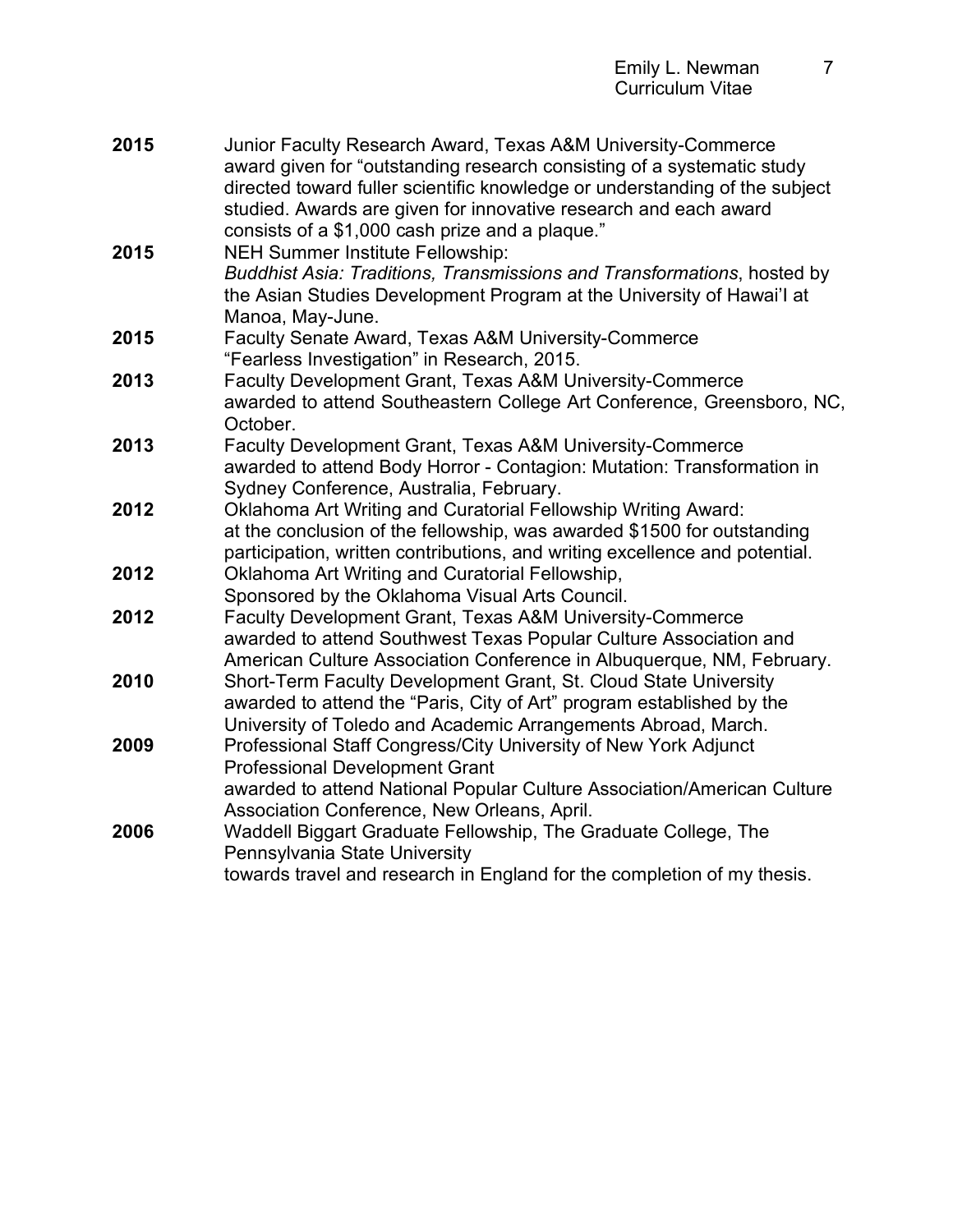# **CONFERENCES**

- L.M. Montgomery Institute Biennial Conference, L.M. Montgomery and Vision, Charlottetown, Prince Edward Island, Canada: "Hair as Red as Carrots!: Envisioning the Red Hair of Anne of Green Gables," June 2020 (conference cancelled).
- National Popular Culture Association Conference, Philadelphia, PA: "Forward into Light: American Suffragists' Fashion," April 2020 (conference cancelled).
- Talking Bodies, Fourth Biennial, International, Interdisciplinary Conference, Chester, UK: "The Future is Female: Using Writing on the Female Body to Combat Sexism," April 2019.
- National Popular Culture Association Conference, Washington D.C.: "I've run out of crap": Stephen Colbert Teaching Contemporary Art," April 2019.
- College Art Association Annual Conference, New York, NY: "Pussy Artistically Grabs Back: The Female Body as Political Force in the United States," Panel: Contested Site: the Female Body in Contemporary Art, February 2019.
- Third Annual International Gender and Sexuality Studies Conference, Oklahoma City, OK: "What bothers you? That I'm a lady or that I'm a quarterback?": Women and Football in Visual Culture, October 2018.
- National Popular Culture Association/American Culture Association, Indianapolis: ""We're all fame whores": The Problematic Depiction and Perception of Gallery Girls," March 2018.
- 3<sup>rd</sup> Annual Kulturwissenschaftliche Gesellschaft Bodies in Motion, Ghent, Belgium: "What the Scale Says is the Most Important Thing: The Feminist Body, Art, Eating Disorders, and Self-Harm," November 2017.
- Southeastern College Art Conference, Columbus, OH: "The Bearable Pain: Using Photography to Survive Self-Harm," October 2017.
- Foundations in Art: Theory and Education, Kansas City, KS: "One Way or Another: Virtual Reality in the Art History Classroom," with Madeline Rislow, Assistant Professor of Art History, Missouri Western State University, April 2017.
- Popular Culture Association of the South/American Culture Association of the South, Nashville, TN: "Is this UnREAL? Examining Lifetime's Feminism in its Scripted Critique of Reality TV," October 2016.
- National Popular Culture Association Conference, Seattle WA: "Surface Pain: Exploring Self-Harm and Body Dissatisfaction in Contemporary Art," March 2016.
- College Art Association Annual Conference, Washington D.C.: "From Transformation to Thinspiration: Female Body Size, Art, and the Internet," Panel: Technology and Women Artists, February 2016.
- **Keynote Address**, Reexamining the 1960s: Media, Politics, Culture Conference, Fort Worth, TX: "From *That Girl* to *Girls*: Rethinking Ann Marie/Marlo Thomas as a Feminist Icon," November 2015.
- National Popular Culture Association/American Culture Association Conference, New Orleans: " "She Needs Some Food:" Eating Disorders and the Made-for-Television Movie," April 2015.
- Southeastern College Art Conference, Sarasota Florida, Panel Organizer with Mary Zawadzki and panel introductory remarks, "SECAC des Refusés," October 2014.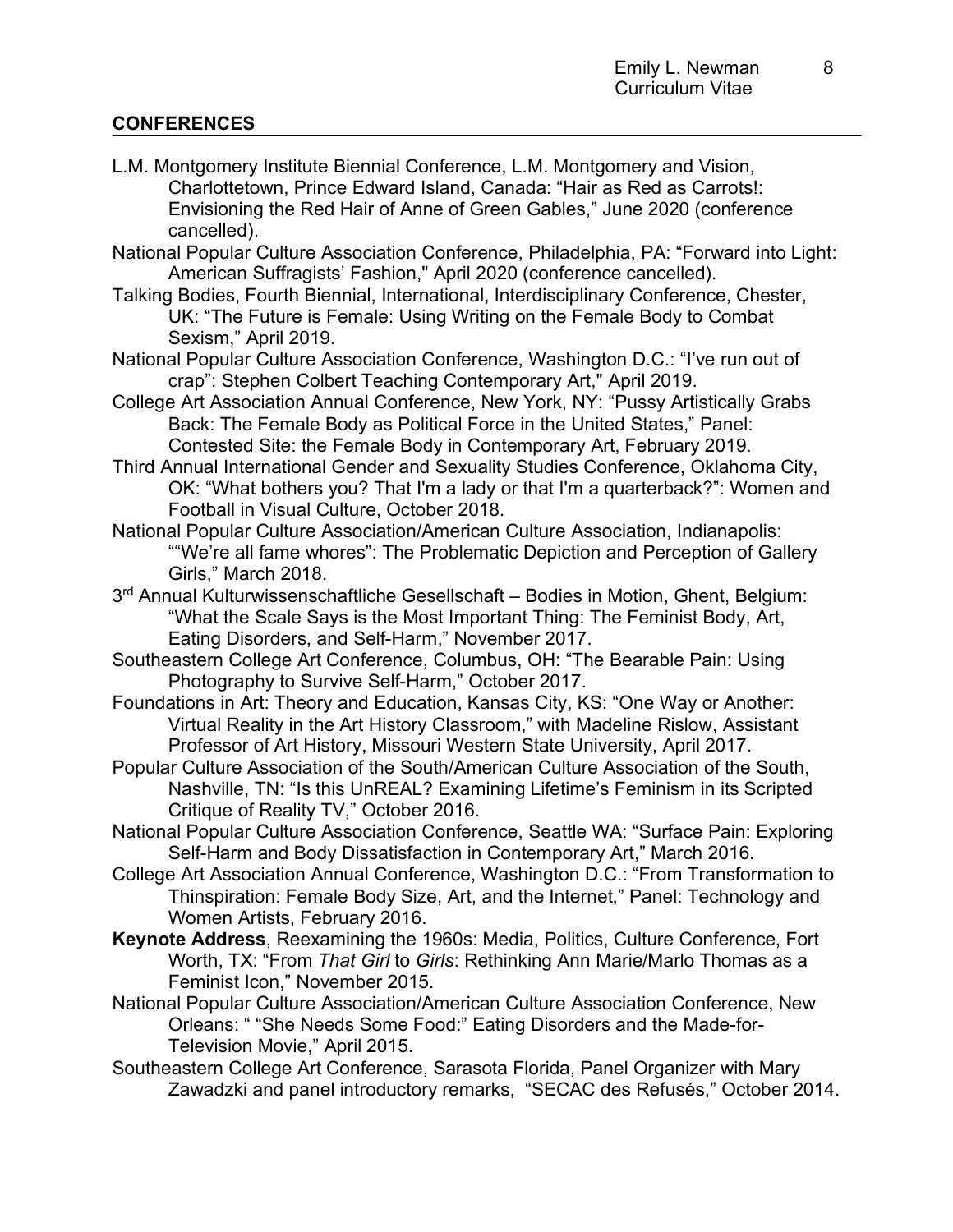- Arts + Re/Search: 8<sup>th</sup> Verge Conference, Langley, British Columbia, Canada: "Flesh as Research: The Body in Lucian Freud and Jenny Saville," September 2014.
- National Popular Culture Association/American Culture Association Conference, Chicago: "'I'll bet you've never seen a skirt steak worn this way:' Meat Dresses and Fashion," April 2014.
- College Art Association Annual Conference, Chicago: "Fashionable Flesh: Meat as Clothing," Panel: À La Mode: The Contemporary Art and Fashion System, February 2014.
- Alternative Visions in Media Conference, Texas Christian University, Fort Worth, TX: "'It's Not Okay': FX's *Starved* and Eating Disorders as Entertainment," November 2013.
- Southeastern College Art Conference, Greensboro, NC: "Painfully Thin: Exploring Anorexia and Photography," Panel: Photographing the Body, October 2013.
- Midwest Popular Culture Association/American Culture Association Conference, St. Louis: "From Miss America to Lady Gaga: The Meat Dress as Political Statement," October 2013.
- Body Horror Contagion: Mutation: Transformation, Sydney Australia: "Confronting Art About Rape," February 2013.
- 21st Annual Women and Society Conference, Marist College: "Dieting as Artistic Practice: Eleanor Antin, Rachel Rosenthal and Faith Ringgold," October 2012.
- Southwest Texas Popular Culture Association/American Culture Association, Albuquerque: "Feed Me: Body Image and Food in Early Performance Art by Rachel Rosenthal and Barbara T. Smith," February 2012.
- National Popular Culture Association/American Culture Association Conference, San Antonio: "Anorexia as Art: LA Raeven and Vanessa Beecroft," March 2011.
- Bodies of Art Conference, organized by The Center for Body, Mind and Culture at Florida Atlantic University: ""I just got to change:" Faith Ringgold, Oprah Winfrey and the Plight of the Black Female Body in the Late 1980s," December 2010.
- Joint Conference of Southeastern College Art Conference and Mid-America College Art Association: "Stephen Colbert, The Simpsons, and the Many Reconfigurations of American Gothic--Using Popular Culture to Inspire Discussion in Introductory Art History Classes," October 2010.
- National Popular Culture Association/American Culture Association Conference, New Orleans:"The Surrealist Hostess at Play: Lee Miller's *Working Guests*," April 2009.
- Mid-Atlantic Popular Culture Association/American Culture Association Annual Conference: "It Takes the Village: Nan Goldin's *Battle of Sexual Dependency*," October 2007.
- After the Fall: Sex, Gender, and Power, Third Annual Graduate History Symposium, University of Toronto: "Marianne Brandt: Depictions of the New Woman in her Photomontages," February 2007.
- Rocky Mountain Interdisciplinary History Conference, University of Colorado, Boulder: "The Reexamination of Niki de Saint Phalle and *Hon-en Katedral*," Sept. 2005.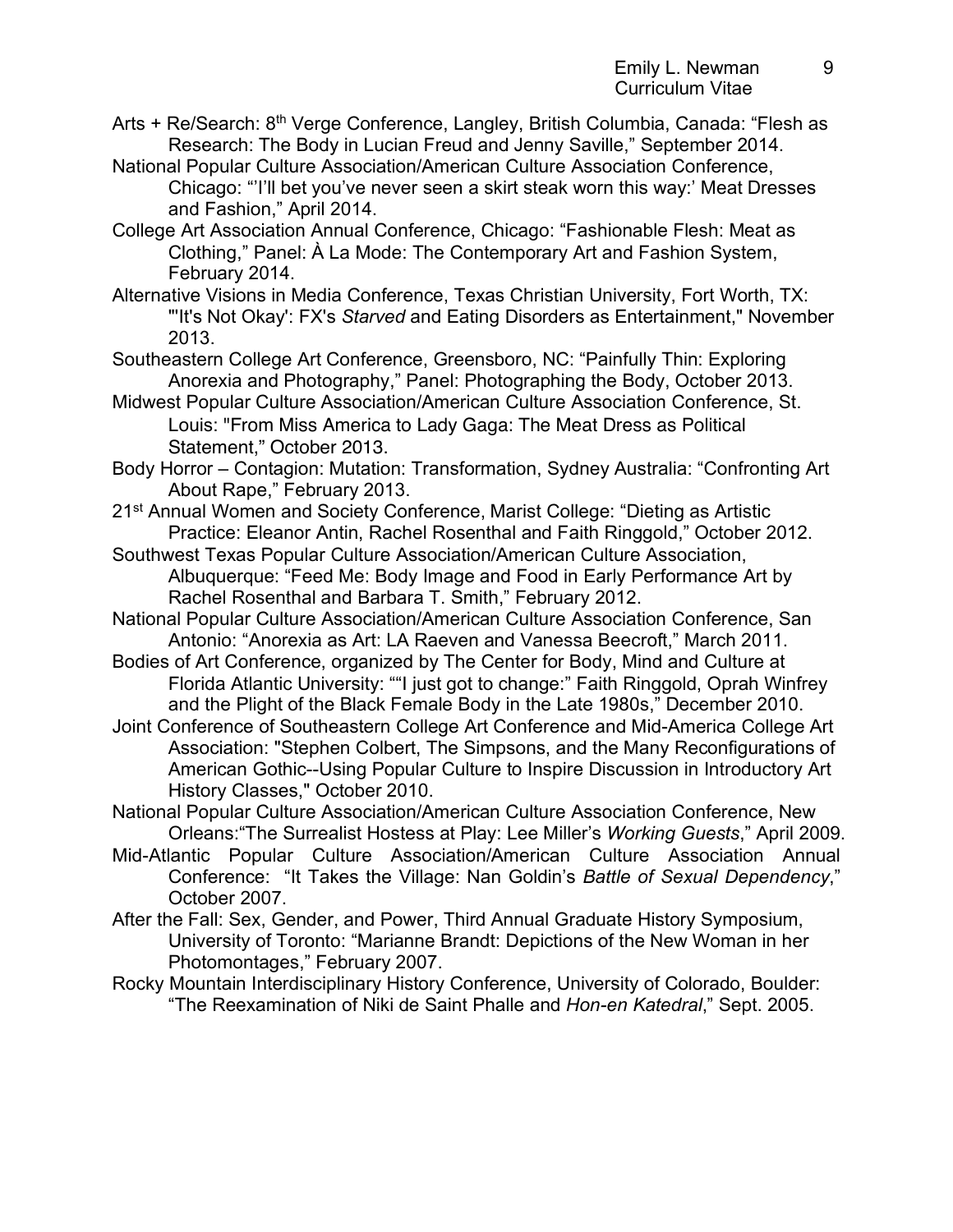# **UNIVERSITY SERVICE**

- **2012-** Gender Studies Advisory Committee, Texas A&M-Commerce
- **2018- 2019** College of Humanities, Art, and Social Sciences Tenure and Promotion **Committee**
- **2015-2018** Liberal Studies Advisory Committee, Texas A&M-Commerce
- **2011-2018** Visual Arts Committee, Texas A&M-Commerce
- **2012-2016** Faculty Adviser to the Women in Leadership Learning Community, Texas A&M-Commerce
- **2011-2015** Faculty Development Grants Committee, Texas A&M-Commerce
- **2012-2013** Faculty Senate, Texas A&M-Commerce
- **2009-2011** Women Studies Advisory Board, St. Cloud State

# **DEPARTMENT SERVICE**

- **2014-** QEP Mentor, Texas A&M-Commerce
- **2014-2018** Gallery Committee, Texas A&M-Commerce
- **2018-2019** Department of Art Library Liaison, Texas A&M-Commerce
- **2017-2019** Curriculum Committee, Texas A&M-Commerce
- **2017** Created MFA/MA Studio Art Handbook and Guidelines, Texas A&M-**Commerce**
- **2012-2015** Promotion/Tenure Development Committee, Texas A&M-Commerce
- **2012-2015** Curriculum Committee, Texas A&M-Commerce
- **2012-2013** Development of the Art History Major, Texas A&M-Commerce
- **2009-2011** Gallery Committee, St. Cloud State
- **2009-2011** Library Resources Committee, St. Cloud State
- **2009-2011** Modernized the Art History Major, St. Cloud State

# **ACADEMIC SERVICE**

**2020** Conference Submission Reviewer, Fourth Annual Missouri-Western State University and Albrecht-Kemper Museum of Art Undergraduate Art History **Symposium 2019-** Editorial Board, Palgrave Studies in (Re)Presenting Gender **2019** External Reviewer for the Art History Program, Kansas City Art Institute, February 2019 **2018-** Peer Reviewer/Advisory Board, *Americana: The Journal of American Popular Culture, 1900 to Present*  **2018-** Outside Referee in Tenure and Promotion Cases: Missouri Western State University, Indiana University Southwest **2016-** Peer Reviewer, *Art History Pedagogy and Practice* **2016** AP Art History Exam Reader, CollegeBoard and Educational Testing Services, 2016. **2013-** Contributor, *ArtFocus Oklahoma*